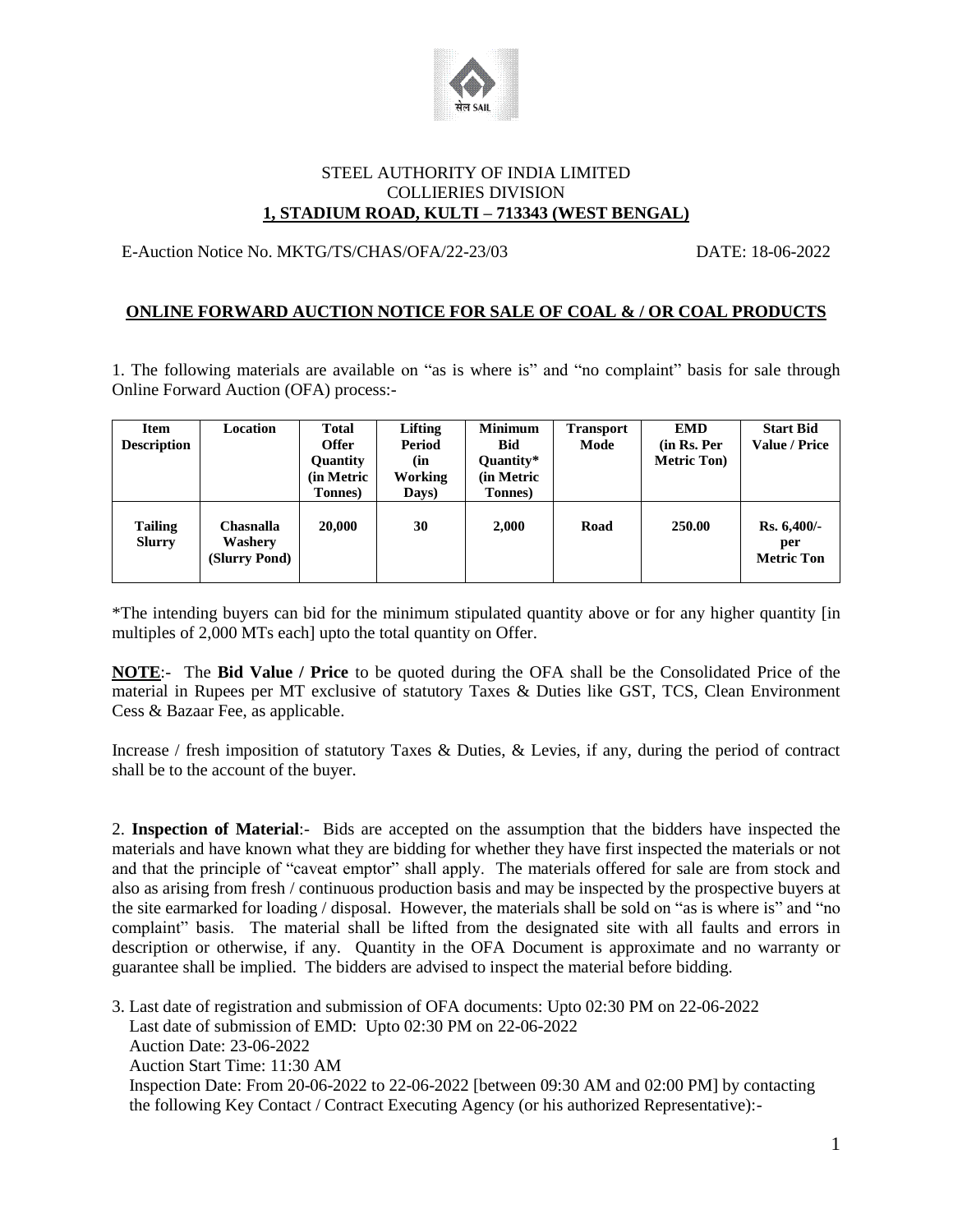#### GM I/C (CPP) Chasnalla Washery Mobile No. 09470194953

4. The intending buyers willing to participate in the OFA shall have to register themselves with the SAIL Collieries Division's appointed Service Provider namely, M/s.Mjunction Services Ltd. [Website [www.coaljunction.in\]](http://www.coaljunction.in/). The intending buyers may before participation refer to the process of deposit of EMD, E-Auction Terms and Conditions / Scheme etc. The E-Auction methodology and Notice for Sale shall be available on the Website of SAIL [\[www.sailtenders.co.in\]](http://www.sailtenders.co.in/) and M/s.Mjunction Services Ltd. [\[www.coaljunction.in\]](http://www.coaljunction.in/).

5. The sale of material shall be governed by the General Terms & Conditions for Sale & Auction from Plants / Units of SAIL [also called SAIL GTC - SA : 2017] hosted on the SAIL Website [www.sailtenders.co.in,](http://www.sailtenders.co.in/) except to the extent modified hereto under the OFA Notice and the Invitation Document to Online Forward Auction.

6. The intending buyers' Letter of Acceptance along with all other registration documents, complete in all respects shall reach the Service Provider:- M/s. Mjunction Services Ltd. [Coaljunction], Godrej Waterside, Tower - I, 3<sup>rd</sup> Floor, Plot No. 5, Block – DP, Sector-V, Salt Lake City, Kolkata – 700091 (West Bengal), India, by the stipulated date & time. For registration, such documents shall be deposited in person within the stipulated date  $\&$  time for registration. For existing registered customers, the required documents may also be deposited by over Fax / E-mail.

7. The Service Provider shall arrange to send the signed Letters' of Acceptance in respect of all the successful bidders to the SAIL Collieries Division upon completion of modalities of the E-Auction process.

8. The E-Auction shall be conducted online through Mjunction Services Ltd.'s Website [www.coaljunction.in.](http://www.coaljunction.in/) The Auction Document containing terms and conditions of the E-Auction may be obtained / downloaded from any of the Website namely, [www.sailtenders.co.in](http://www.sailtenders.co.in/) and [www.coaljunction.in.](http://www.coaljunction.in/) For registration and submission of necessary documentation, the intending buyers may contact Mr.Amit Banerjee, M/s. Mjunction Services Ltd. [Coaljunction], Godrej Waterside, Tower - I, 3<sup>rd</sup> Floor, Plot No. 5, Block – DP, Sector-V, Salt Lake City, Kolkata – 700091 (West Bengal), India [(Phone Nos. 9163348281 or 033 - 66106259 / 66106100); Fax: 033 – 66106187 / 66011719)] and for information the Marketing Department, SAIL Collieries Division, 1, Stadium Road, Kulti – 713343 (West Bengal).

> AGM (MM) SAIL - Collieries Division Chasnalla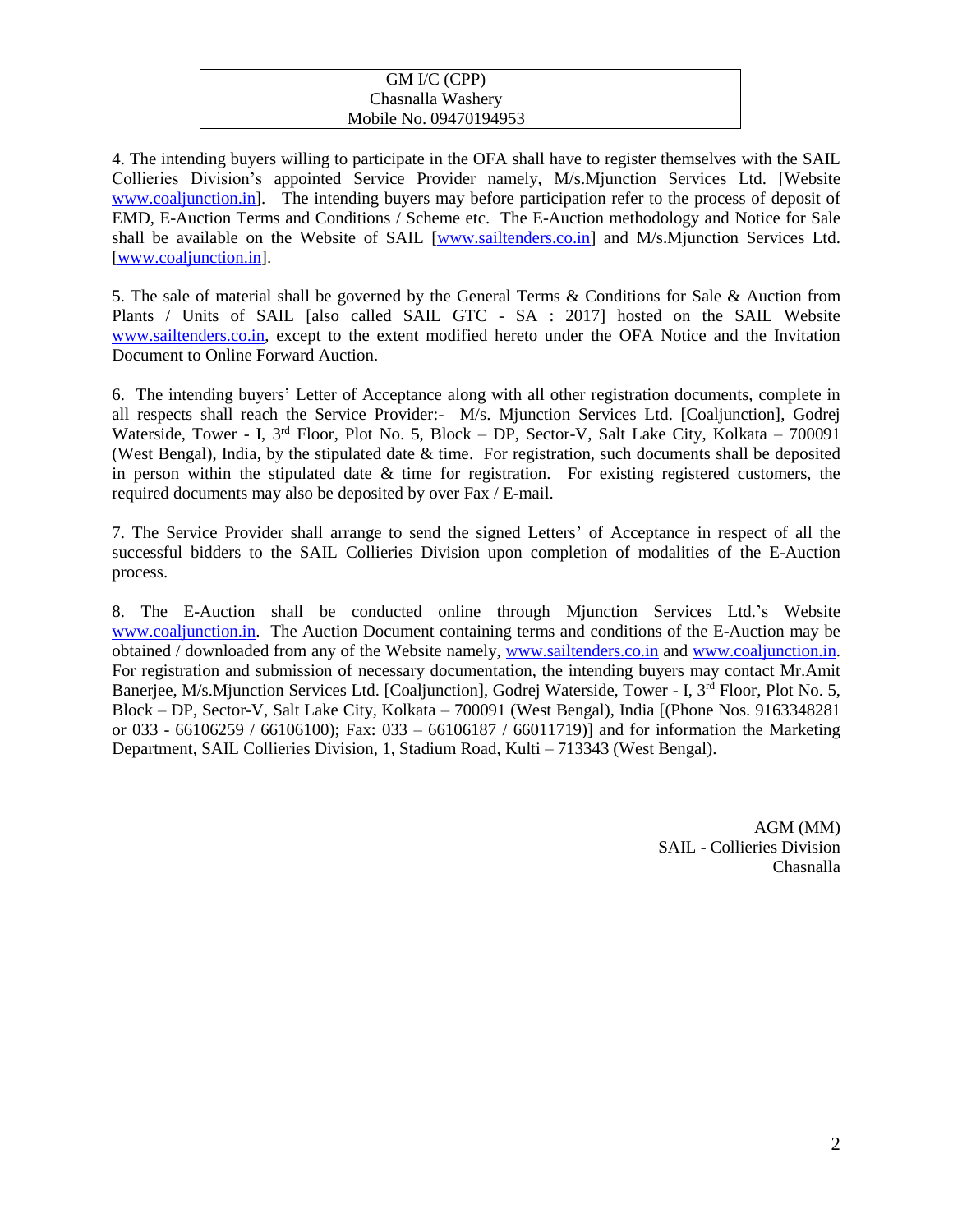

## STEEL AUTHORITY OF INDIA LIMITED COLLIERIES DIVISION **1, STADIUM ROAD, KULTI – 713343 (WEST BENGAL)**

## E-Auction Notice No. MKTG/TS/CHAS/OFA/22-23/03 DATE: 18-06-2022

# **INVITATION TO ONLINE FORWARD AUCTION (OFA)**

#### **E-AUCTION SCHEME FOR SALE OF COAL & / OR COAL PRODUCTS**

#### **Objective:-**

The sale of the materials as notified in the above OFA Notice through E-Auction process by M/s.Mjunction Services Ltd. [Coaljunction] has been scheduled with a view to provide easier, fair and transparent opportunity to intending buyers through a single window service.

#### **Special Terms and Conditions:-**

The detailed Special Terms and Conditions of the E-Auction Notice / Scheme are given below:-

1. **Eligibility**:- Any Indian Buyer (namely Proprietary Concern, Partnership Firm, Company or any other Business / Commercial Entity) can participate in the E-Auction for procurement of Tailing Slurry.

#### 2. **Registration**:-

2.1 The intending buyers shall before participation in the E-Auction be required to be registered with the Service Provider M/s.Mjunction Services Ltd., appointed by the SAIL Collieries Division for the purpose, by submitting an application in the prescribed format available on the Service Provider's Website [www.coaljunction.in.](http://www.coaljunction.in/) The application shall be made along with the required documents such as copy of Income Tax Returns (latest), PAN, GSTIN Registration Certificate as applicable, Passport size photograph, etc., as prescribed by the Service Provider. Registration shall be done through online process and all relevant documents deposited at the Office of the Service Provider.

2.2 After the registration, all eligible buyers shall be issued with a "Bidder ID" and a "Bidder ID Card" by the Service Provider and which shall be required to be produced at the time of making payment of material value etc., and for collection of the Delivery Order (DO). The details of registration process are available on the Service Provider's Website [www.coaljunction.in.](http://www.coaljunction.in/)

2.3 The Service Provider shall issue "Photo Identity Card" to the registered bidders duly authenticating the identity & signature of the bidder, indicating a "Unique Registration Number" allotted to them. The "Unique Registration Number" of the registered bidders shall also be communicated by the Service Provider to the SAIL Collieries Division.

2.4 Only one registration shall be done against one PAN. However, based on more than one independent valid GST Registration more than one registration against a PAN may be considered. In such case, the details of valid GST Registration No. shall be indicated in each "Photo Identity Card".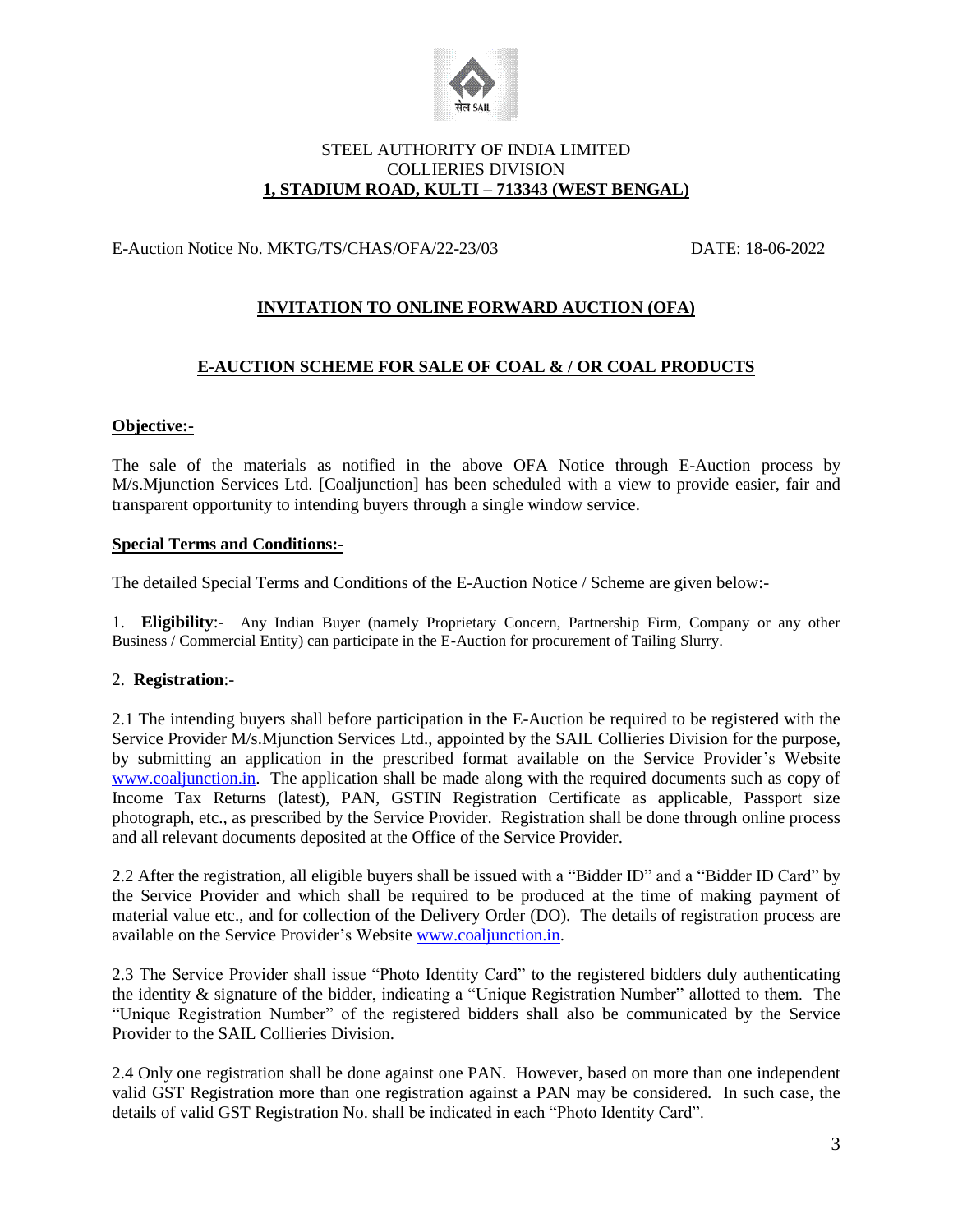2.5 **Earnest Money Deposit**:- All buyers who are registered with the Service Provider shall also have to furnish non-interest bearing Earnest Money Deposit (EMD) at the rate of Rs. 250/- per MT with the Service Provider through the process of Electronic Remittance (E-Remittance) vide RTGS/NEFT system or Online Payment Gateway system available with Service Provider.

2.6 **Transport Permit**:- The cost of Transport Permit shall be borne by the successful bidders.

## 3. **Notification:-**

3.1 The SAIL Collieries Division shall draw up the program for conducting E-Auction and notify the same through display on the SAIL Website for wide publicity. The program shall be intimated to the Service Provider accordingly for hosting the same on their Website too.

3.2 Auction shall be for dispatches by ROAD only. The bidding shall be for the stipulated minimum quantity or for any higher quantity (in multiples of stipulated quantities), as mentioned under the OFA Notice, upto the total quantity on Offer on Ex-Colliery basis. The successful bidders shall arrange loading from the located site to their Truck / Dumper at own cost and arrangement. The delivery of materials in terms of DO issued shall be taken by the successful bidders within the stipulated period mentioned in the DO and also strictly according to any other instructions / delivery program instructed by the Colliery Management from time to time.

## 4. **Bidding Process**:-

4.1 The Online Forward Auction shall be conducted wherein interested buyers be required to quote both their desired quantity and price.

4.2 All bids received during the online bidding shall be binding on the bidder. The Bid Validity shall be for 15 (Fifteen) days from the date of E-Auction Event for receipt of Bid Value / Price' Approval from the Management of SAIL Collieries Division.

4.3 The registered bidders shall be required to record their acceptance (after login) of the Terms and Conditions of the E-Auction Event before participation in the actual bidding process.

4.4 Before participating in the E-Auction Event, the bidders may satisfy themselves with the quality of material being offered from the location of the material indicated in the OFA Notice.

4.5 The intended bidders shall be entitled to bid for the quantity to the extent of the amount of EMD submitted by them, subject to the conditions stipulated under the OFA Notice.

4.6 The buyers while bidding for the material shall quote their "Bid Value / Price" per MT in Indian Rupees as the Consolidated Price of the material in Rupees per MT exclusive of statutory Taxes & Duties like GST, TCS, Clean Environment Cess & Bazaar Fee, as applicable at the time of delivery.

4.7 The bidder shall bid for a value equal to or above the "Start Bid Price" for securing consideration in the E-Auction Event.

4.8 The date, time and period of E-Auction as notified in advance including closing time on the Internet Portal of the Service Provider shall be adhered to but for the event of force majeure. However, the closing time of E-Auction shall be automatically extended upto the last bid time, plus 5 (Five) minutes, so that opportunity is given to the other bidders for making an improved bid on that item.

4.9 The bidder shall offer his Bid Value / Price (per MT) in the increment of Rs.10/- (Rupees Ten only) or in multiples of Rs. 10/- thereof during the first 1 (One) hour of E-Auction.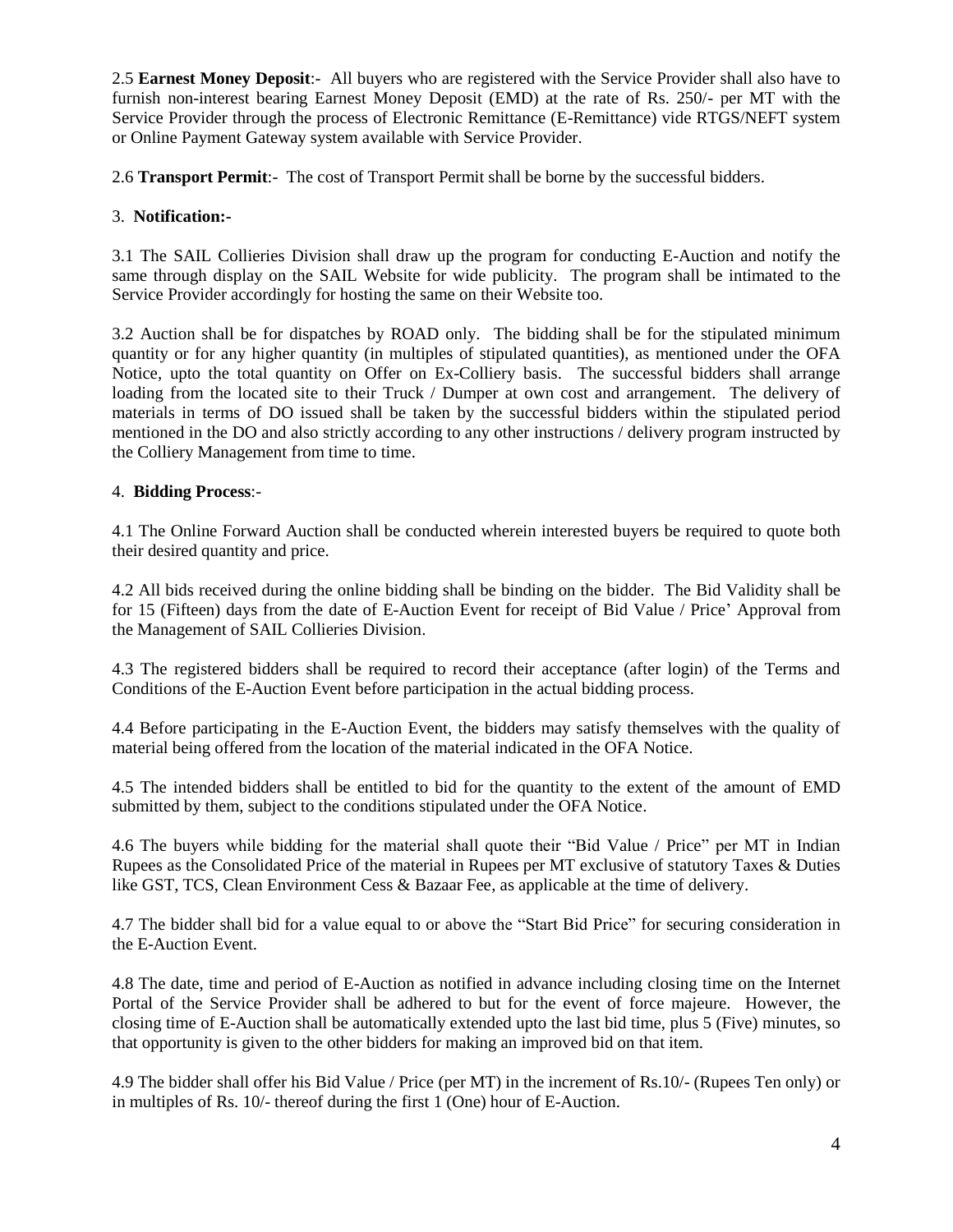4.10 During the extended period of first 2 (Two) Hours, the bidder shall offer his Bid Value / Price in the increment of Rs.20/- (Rupees Twenty only) or in multiples of Rs. 20/- thereof. Beyond this extended period of 2 (Two) Hours, the Bid Value / Price increment shall be Rs.50/- (Rupees Fifty only) or in multiples of Rs. 50/- thereof.

4.11 While maintaining secrecy of the bidder's identity, the Website shall register and display on screen the highest successful Bid Value / Price at that point of time. The online system shall not allow a bidder to bid in excess of his entitled quantity as per his EMD. However, once a bidder is out-bidded by another (in part or full), the particular bidder shall become eligible for making an improved bid.

4.12 The following criteria shall be adopted in deciding the successful bidders:-

- a) It shall be the responsibility of all participating bidders to intimate through Fax / scanned copy by E-mail on the same day within 2 (Two) Hours after closure of the bidding their consent for matching the H-1 Bid Value / Price to the Service Provider M/s. Mjunction Services Ltd. (Fax No.033-66106187 / 66011719).
- b) The H-1 Value / Price quoting bidder shall be allocated the full quantity of material limited to his bidding amount. In case material is left over after allocation to the H-1 quoted party, precedence shall be accorded to the next Bid Value / Price in descending order i.e., H-2 and the material be offered to the H-2 ranked party at H-1 quoted Value / Price for his respective bid quantity subject to his consent for acceptance / matching of the H-1 Bid Value / Price. This process shall continue for subsequent rankings **(upto H-4)**, as long as the offered quantity is available for allocation.
- c) If two or more buyers bid the same Value / Price, precedence for allotment shall be accorded to the buyer who has placed the bid for the higher quantity.
- d) In case two or more buyers bid the same Value / Price and the same quantity, precedence shall be given to the buyer who has accorded his bid first with reference to time.
- e) In case no other eligible bidder matches the H-1 quoted Value / Price or material is left over after allotment to all the eligible bidders, then the entire bidded quantity or left over quantity as applicable, available shall be offered to the H-1 bidder at the H-1 quoted Value / Price subject to acceptance by the H-1 bidder.
- f) The H-1 bidder shall be intimated over E-mail and Telephone the final Offer within 30 (Thirty) minutes from closure of H-1 Value / Price Match. The H-1 bidder may accept the entire balance left over bidded /offer quantity or in multiples of stipulated minimum bid quantity subject to the submission of proof of adequate online submission / availability of EMD amount with  $M/s$ . Mjunction Services Ltd., and reply over E-mail / Fax within the next half hour from the time of E-mail Offer.
- g) In the event of further balance of material quantity, similar Offer shall be made over E-mail and Telephone to the other bidders, who have matched the H-1 Bid Value / Price as per their rankings subject to available EMD, 2 (Two) Hours after closure of Auction. Acceptance over E-mail / Fax shall reach M/s. Mjunction Services Ltd., within 1 (One) Hour from such Offer.
- h) In cases where additional quantity over and above the initial bid quantity is allotted to the bidders, only one DO shall be issued to each successful bidder.
- 4.13 Any bidders found to have participated-in the E-Auction Event from common IP address(s) shall summarily stand disqualified from consideration of issue of Sale Order.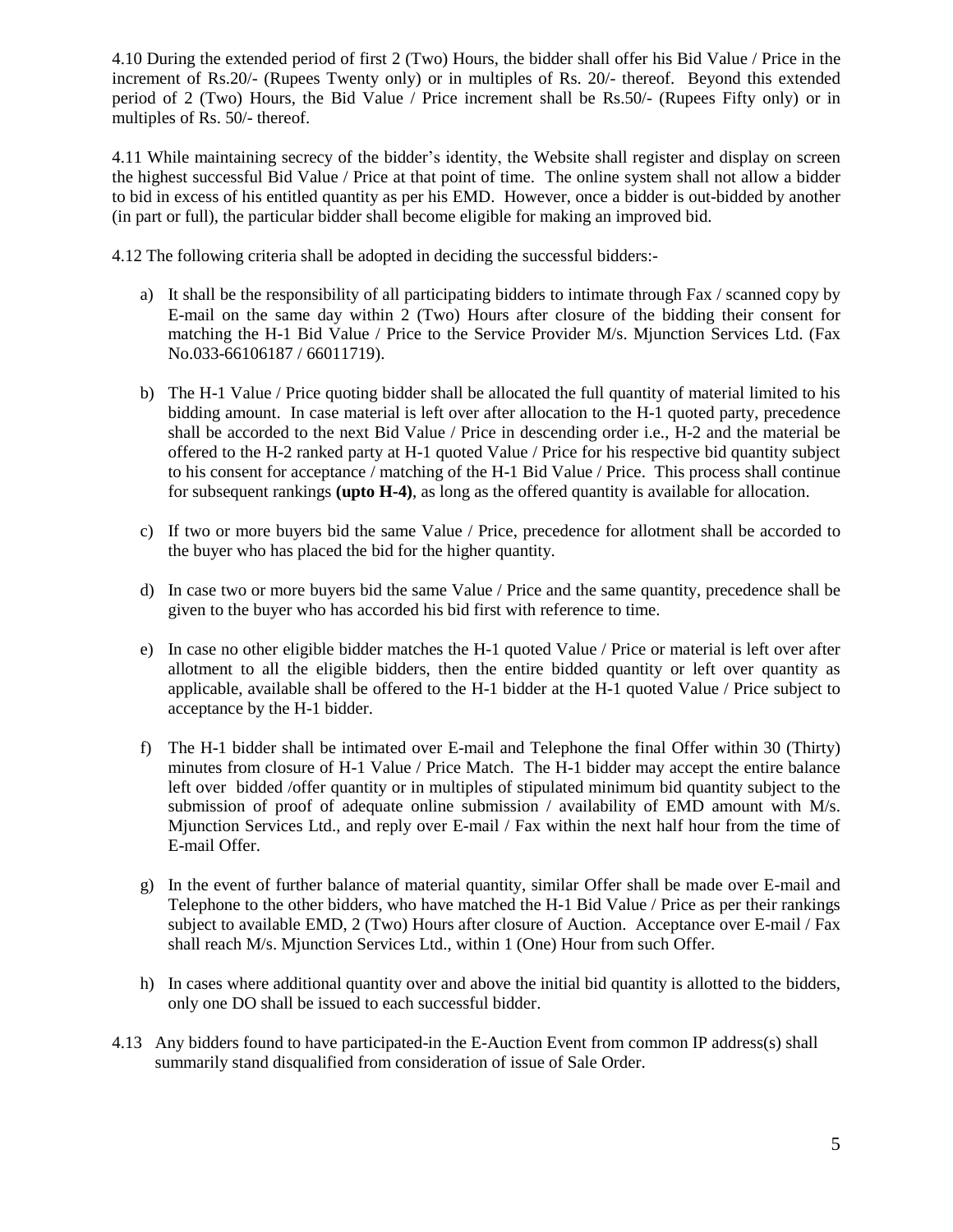#### 5. **Post E-Auction process:-**

5.1 H-1 Value / Price is disclosed on the E-Auction screen at the appropriate time. However, it shall be the responsibility of the bidder (other than H-1) to personally see his allocated quantity, if any, on the E-Auction screen after the closure of the E-Auction Event and intimate their consent / willingness to match the H-1 Value / Price.

5.2 The highest ranked bidder (H-1) shall be required to deposit Material Value through e-payment within 7 (Seven) days from the date of issue of Sale Order (SO). DO shall be issued following depositing of the Security Deposit and the Material Value (inclusive of statutory Taxes & Duties like GST, TCS, Clean Environment Cess & Bazaar Fee, as applicable at the time of delivery) after due confirmation of receipt by the Finance Department of SAIL Collieries Division.

5.3 All the bidders other than H-1, having allocation at the closure of the E-Auction Event, shall download the "Price Match" format from the Website [www.coaljunction.in](http://www.coaljunction.in/) and intimate over Fax to M/s.Mjunction Services Ltd. (Fax No.033 – 66106187 / 66011719) within 2 (Two) Hours after closure of the Online event their consent / willingness for matching the H-1 Value / Price of the E-Auction. Fax / Email received beyond the stipulated period of 2 (Two) Hours from closure of the E-Auction Event shall stand as cancelled / rejected. In case they are offered any quantity of material, following which depending on the availability of material, they shall be required to deposit Security Deposit and Material Value (inclusive of statutory Taxes & Duties like, GST, TCS, Clean Environment Cess, Bazaar Fee, as applicable at the time of delivery) after issue of SO, within the time stipulated in the same. The DO shall be issued after receipt of full payment.

5.4 The Bid Sheet(s) along with the signed and stamped documents submitted by the bidders in respect of all successful bidders agreeing to match H-1 quoted Value / Price shall be transferred to the SAIL Collieries Division by the Service Provider.

5.5 A bidder who has not put in a bid in the E-Auction shall not be eligible to match the Value / Price quoted by the H-1 bidder.

5.6 In case the H-1 Value / Price received is found to be lower than the acceptable range of Price fixed by the SAIL Collieries Division, the SAIL Collieries Division reserves the right to reject all bids.

# 6. **Terms of Payment:-**

# 6.1 **Security Deposit**:-

- a) The successful bidders shall furnish non-interest bearing Security Deposit representing 5% (Five percent) of the full value of the material allocated (limited to the bid quantity) on the basis of the Value / Price accepted to the SAIL Collieries Division within 7 (Seven) Bank working days from the Date of issue of SO.
- b) Similarly, on availability of material for allocation, the H-2 bidder after agreeing to match H-1 Value / Price shall furnish non-interest bearing Security Deposit representing 5% (Five percent) of the full value of the material allocated at H-1 Value / Price (limited to bid quantity). The process shall go on until the entire quantity on Offer is covered, provided they agree to match the H-1 Value / Price.
- c) The refund of Security Deposit shall be governed by the terms of SAIL GTC SA : 2017. The Lifting Completion Report shall be issued by the Contract Executing Agency (or his authorized Representative) with copies each to the Marketing and Finance Departments of the SAIL Collieries Division. The successful bidders shall submit details of their Bank Account along with duly completed and attested Mandate for refund of Security Deposit through NEFT / RTGS.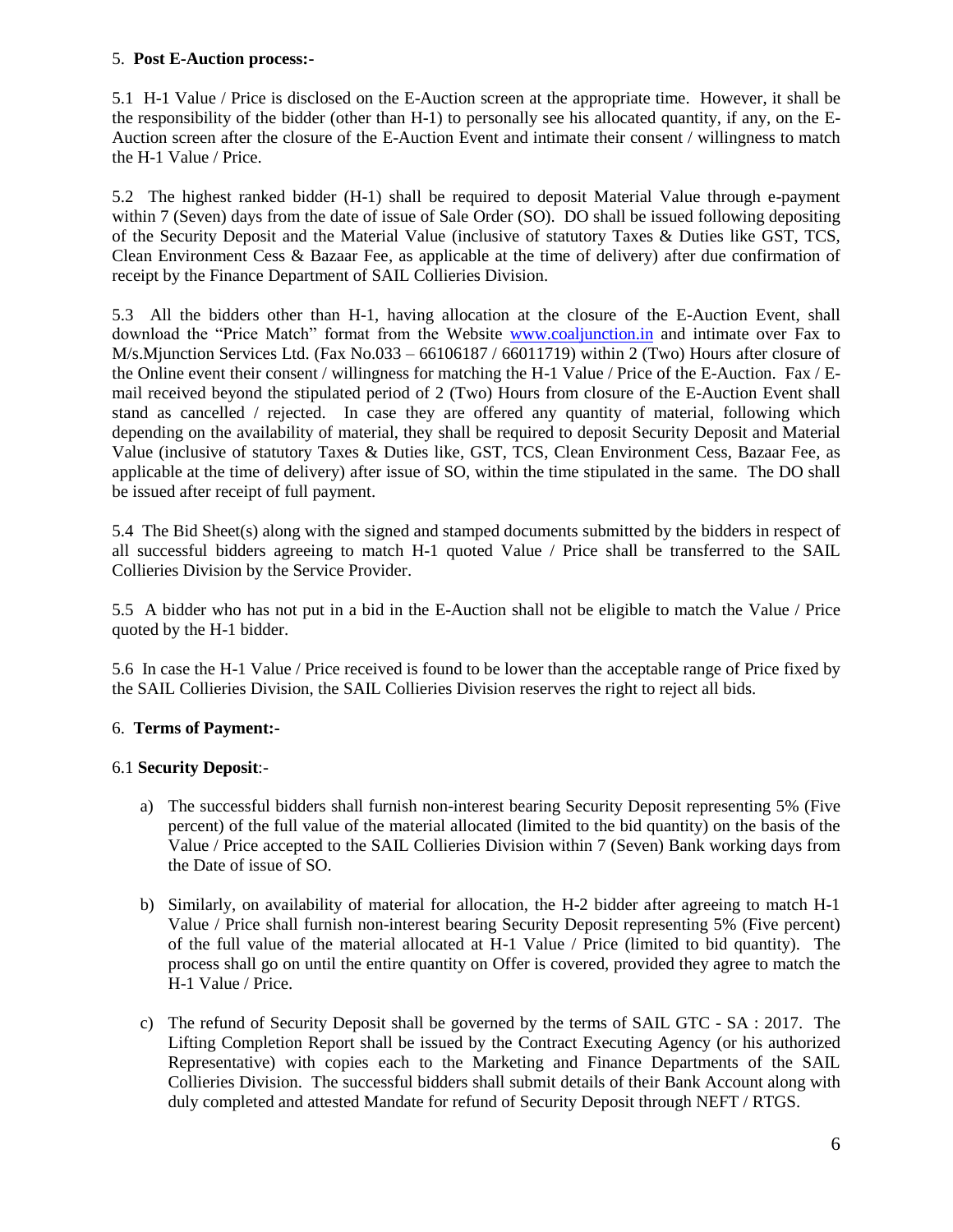6.2 **Material Value:-** Non-interest bearing Material Value (inclusive of the statutory Taxes & Duties like GST, TCS, Clean Environment Cess & Bazaar Fee, as applicable at the time of delivery) shall be deposited in advance by the successful bidders for the value of the allocated quantity within 7 (Seven) Bank working days from the Date of issue of SO. The Material Value shall cover Bid Value / Price plus applicable Taxes  $\&$  Duties. EMD of the successful bidder  $/$  buyer shall be adjusted against the due Material Value.

6.3 The Security Deposit and the Material Value payments shall be made through e-payment to the Bank details of the SAIL Collieries Division, as follows:- "Banker's Name - **STATE BANK OF INDIA; Banker's Branch - HET KANDRA; Bank A/c No. – 30449188115; IFSC - SBIN0010777".**

6.4 DO shall be issued as early as possible after receipt of Security Deposit and Material Value of allocated quantity of materials, and on necessary confirmation of receipt of the same by the Finance Department of SAIL Collieries Division.

6.5 **Transfe**r:- Transfer of SO / DO shall not be recognized by the SAIL Collieries Division and in case of detection of any such transfer, the SO / DO shall immediately stand cancelled.

6.6 Material Value payment shall be non-interest bearing and be adjusted against the Material Value at the time of dispatch.

## 7. **Procedure for material delivery:-**

7.1 Delivery shall be by Road on Ex-Colliery basis. The material shall be loaded into Trucks / Tippers / Dumpers and taken out of the premises of the Colliery on 'as is where is' and 'no complaint' condition, after weighment. It shall be the responsibility of the successful bidder to ensure that loading is done as per the prescribed norms and the SAIL Collieries Division not be held responsible in this regard. Loading shall be done by the successful bidder with their own equipments and at their own cost. The successful bidder shall not be allowed to carry out any screening / sorting of the material within the Colliery.

7.2 The SAIL Collieries Division shall issue DOs as early as possible to the successful bidders. The buyer shall submit the option for movement of the material as 'within the State' and / or 'outside the State' before the issuance of the DO, and the DO shall indicate the same accordingly. However, the Challan issued by the SAIL Collieries Division shall indicate the Destination.

7.3 The validity period to complete lifting of materials by road shall be 30 (Thirty) working days from the date of issuance of the DO.

7.4 If for any reason beyond the control of the SAIL Collieries Division all the materials offered through the online Auction process or part thereof cannot be delivered, the liability of the SAIL Collieries Division shall be limited only to the extent of refund of the balance amount without interest, as applicable, for the quantity not delivered.

7.5 The buyer shall submit Dealer Licence No. of JIMMS Portal, Department of Mines & Geology, Govt. of Jharkhand, before issuance of Delivery Order.

#### 8. **Refund of EMD of unsuccessful bidders**:-

8.1 In case of a bidder not agreeing to match the H-1 Value / Price, related EMD shall be refunded by the Service Provider upon the bidder's request as per the existing standard terms and conditions of refund of EMD being maintained by the Service Provider.

8.2 In the event of a bidder agreeing to match the H-1 Value / Price but not allocated any quantity of material for any reason whatsoever, related EMD shall be refunded upon the bidder's request as per the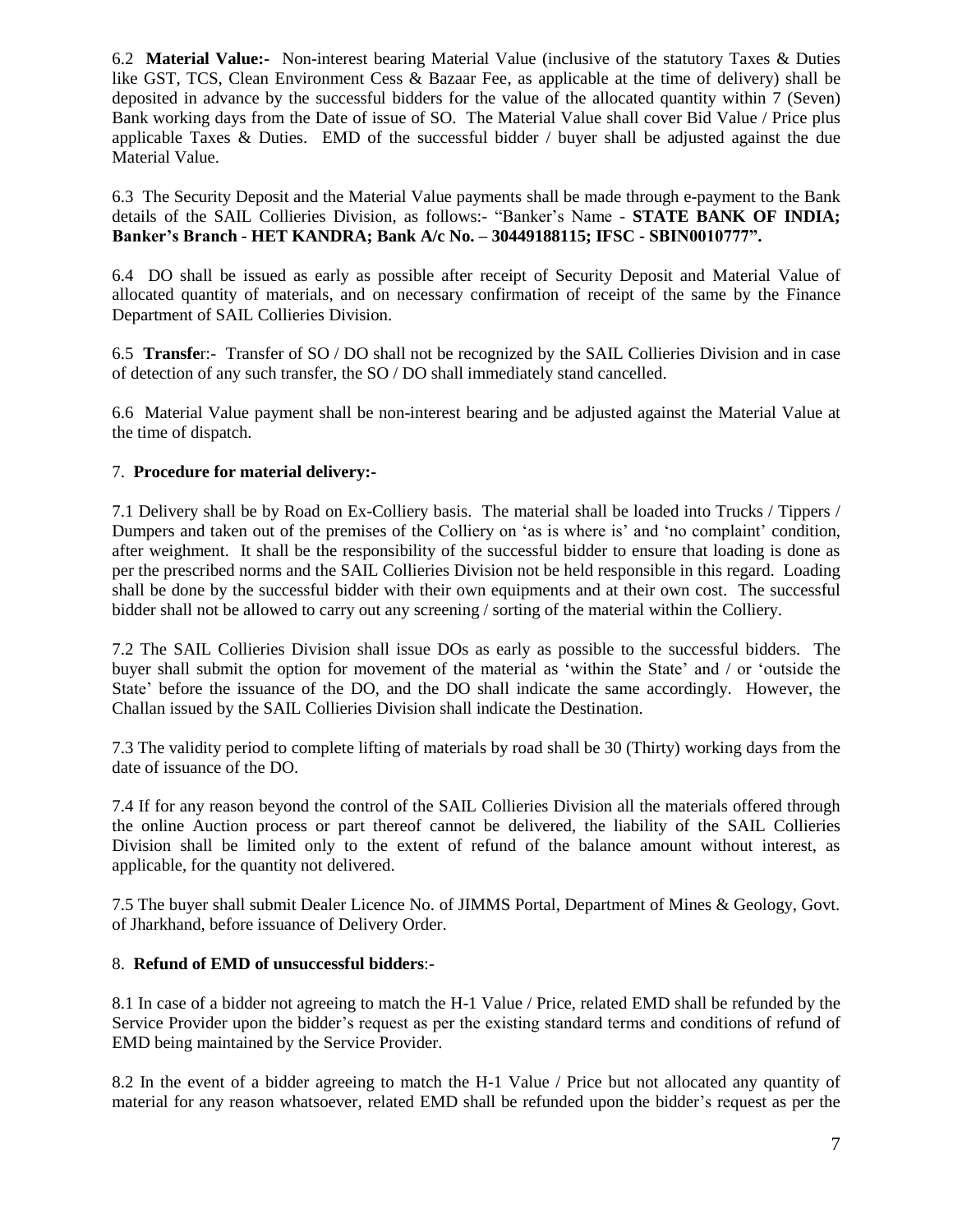existing standard terms and conditions of refund of EMD being maintained by the SAIL Collieries Division.

## 9. **Forfeiture of EMD / Security Deposit / Material Value**:-

9.1 Failure to deposit any or all of the above payments within the stipulated period shall result in termination of the Contract without any notice to the successful bidder(s), along with forfeiture of EMD and / or Security Deposit, as may be decided by the SAIL Collieries Division, and the defaulting bidder shall not be eligible to participate in any future Tender / Auction for the materials for a period of 6 (Six) months from the date of conduct of the E-Auction Event.

9.2 If the successful bidder does not lift the booked quantity within the stipulated validity period, the proportionate Security Deposit for the unlifted quantity shall be forfeited. Such forfeiture shall be made only if the balance unlifted quantity is equal or more than a truckload as applicable, as may be certified by the Contract Executing Agency (or his authorized Representative). Such forfeiture, however, shall not take place if the SAIL Collieries Division fails to offer full or part of the successful bid / allocated quantity within the validity period.

9.3 If the buyer withdraws from the sale after agreeing to match the H-1 Value / Price for the booked quantity, the EMD shall be forfeited for the booked quantity.

9.4 In the event the successful bidder makes payment of the Security Deposit but fails to make payment of the Material Value (inclusive of Statutory Taxes & Duties like, GST, TCS, Clean Environment Cess, Bazaar Fee, as applicable) within the date specified in the SO, the Security Deposit shall stand forfeited and the defaulting bidder shall not be eligible to participate in any future Tender / Auction for the materials for a period of 6 (Six) months from the date of conduct of the E-Auction Event.

## 10. **Other Terms and Conditions**:-

10.1 The material procured under the E-Auction shall be for use within the country and not for export.

10.2 All terms and conditions of the scheme are subject to force majeure conditions as applicable.

10.3 Bidders must always ensure to keep their E-mail address valid. In any case, buyers shall not be absolved of the responsibility of ensuring due compliances to any of the terms and conditions herein including Payment Terms due to non-receipt of E-mails from the Service Provider.

10.4 Bidders must be extremely careful to avoid any error in bidding (whether typographical or otherwise) and they shall be fully responsible to check and rectify their bid before submitting their bid onto the live E-Auction Floor by clicking the "Bid" Button. During the Auction, if the incremental Bid Value / Price is more than 50% of the immediate preceding Bid Value / Price, then the Online Auction System shall seek a re-confirmation from the bidder before the bid is registered.

10.5 There is no provision for bidding in decimals. The bidder shall be solely responsible for all consequences arising out of the bid submitted by him (including any wrongful bidding by him) and no complaint / representation shall be entertained by the Service Provider / SAIL Collieries Division in this regard.

10.6 The decision of SAIL Collieries Division in matters related to the E-Auction shall be final and binding on the bidders / buyers.

10.7 Quantity mentioned in the E-Auction Notice is indicative in nature and may undergo a change depending on factors like actual production, bottlenecks in material transportation etc.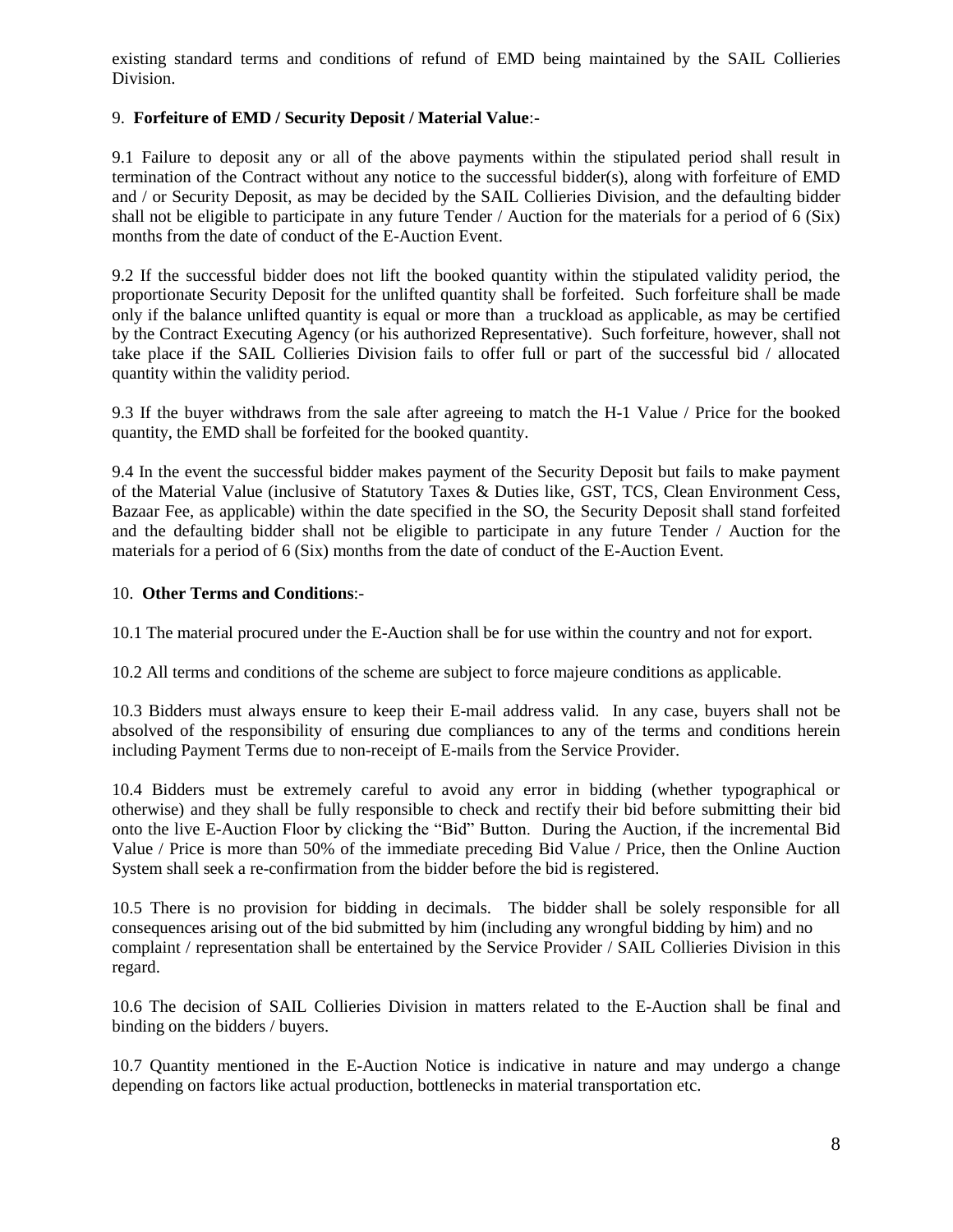10.8 There shall not be any joint / third party sampling facility extended by the Colliery to any buyer. Refusal on account of non-suitability and / or substandard quality for the allotted quantity of material shall not be accepted.

10.9 The SAIL Collieries Division / Service Provider reserves the rights to cancel the sale of the materials under the E-Auction from any source / location in part or whole at any stage at it's sole discretion without assigning any reason thereof and no party shall have any right whatsoever to raise any claim in this regard.

10.10 The SAIL Collieries Division reserves the rights to amend / modify and revise the Terms and Conditions contained herein in full or in part at any point of time and no party shall have any right whatsoever to raise any claim in this regard.

10.11 Sale under each E-Auction shall be an individual, independent, unique and complete transaction.

10.12 The bidders shall sign and stamp with their Official Seal the Letter Of Acceptance (Format provided in the Invitation Document to OFA) as a token of acceptance of the terms and conditions and submit the same to the Service Provider. LOA with conditions in deviation to those mentioned in the OFA terms or any other counter condition shall be liable for rejection. The Service Provider shall arrange to send the signed LOA of all the successful bidders to the SAIL Collieries Division.

10.13 The SAIL Collieries Division shall reserve the rights to call for original documents from the bidder(s) concerned for verification and / or additional documents, if considered necessary at a later date. In case of any conflict / contradiction in between the Invitation Document to OFA and SAIL GTC – SA : 2017, the terms and conditions in the Invitation Document to OFA shall prevail.

10.14 The Banker's Name, Branch and Account Number from where transactions are to be carried out by the bidder in regard to this Sale Notice shall be furnished.

10.15 Weighment of the Truck / Dumper in empty and full load condition shall be done at the SAIL Collieries Division or its designated Weigh Bridge at the Colliery concerned.

10.16 The specified Key Contact under the OFA Notice shall be the Contract Executing Agency and whose decision regarding Delivery Program shall be final and binding on the successful bidder(s).

10.17 The successful bidder(s) shall intimate the Name(s) along with Address(es) of their local representative(s) who may be present at the work site and co-ordinate with the Contract Executing Agency (or his authorized Representative) for carrying out the job properly. Important communication with successful bidder(s) shall be through Letters / E-mail and / or Notice(s) put up on the Notice Board of the Colliery, and it shall be the obligation of successful bidder(s) not to overlook such Notices. Any plea of ignorance of such Notices / letters put up on the Notice Board at the Colliery shall not be accepted.

10.18 The SAIL Collieries Division shall accept no liability towards any claim, compensation / damage that may arise out of non-fulfilment of Contracts between the successful bidder(s) and any third party. The SAIL Collieries Division shall give no cognizance to such third party with whom it has no privity of the Contract.

10.19 The successful bidder(s) shall adhere to the Relevant Act, Mines Act & Rules, Mines Regulations and Orders, as applicable, issued under them.

10.20 The bidders shall provide safety appliances to their workmen in good working condition at their own cost. In case of non-supply, the SAIL Collieries Division may provide the safety appliances and such cost be recovered from the Security Money deposited by the successful bidder.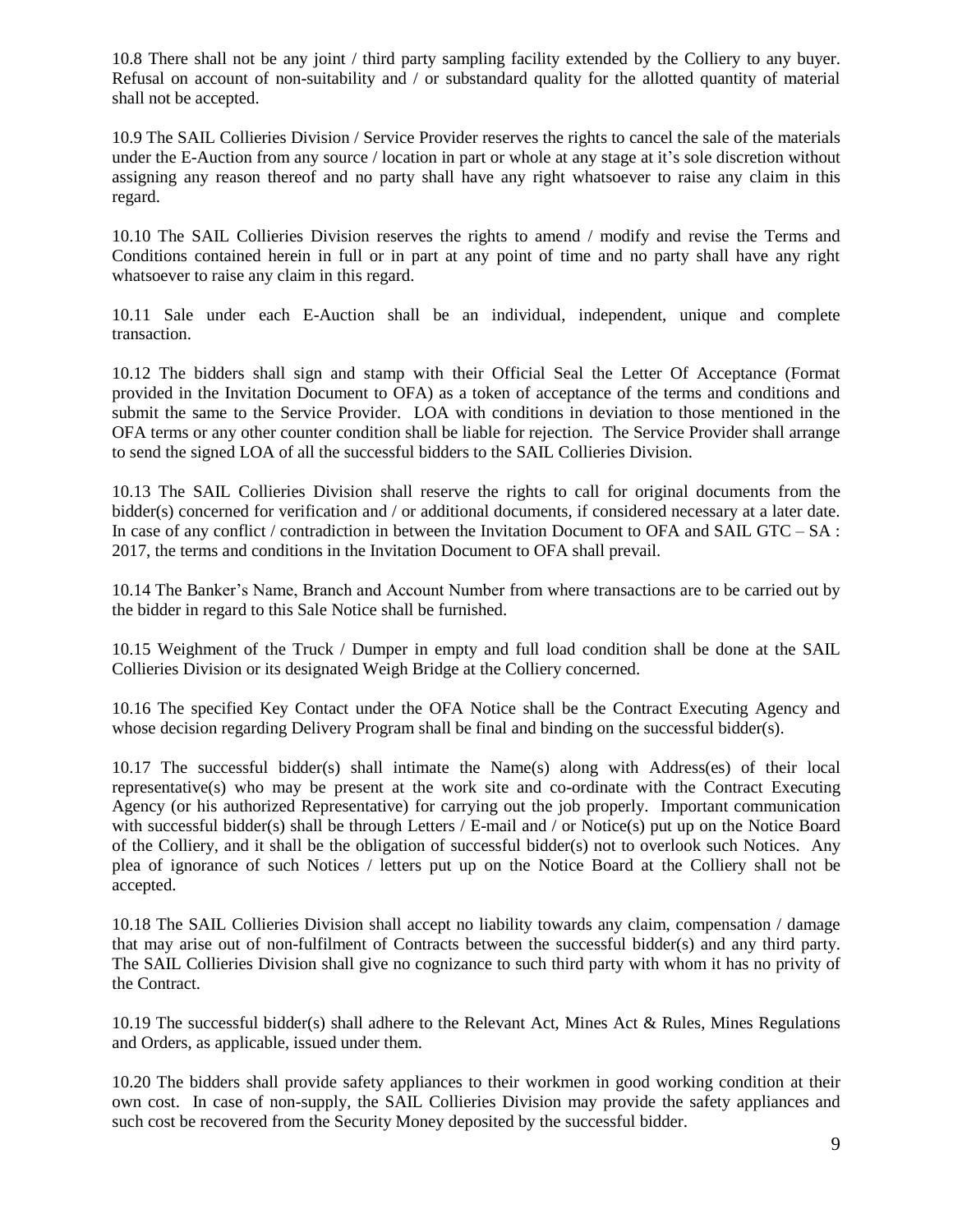10.21 The successful bidder / buyer shall ensure that all safety measures as per the Mining Acts & Rules, Pollution norms / Forest Rules etc., as applicable in the State, and as per the standard Safety Terms & Conditions issued by the SAIL Collieries Division's Contract Cell applicable for Job / Service Contracts for loading, unloading and transportation are followed and the SAIL Collieries Division shall not be held responsible for any violation of the stipulated norms on the part of the successful bidder / buyer.

10.22 In the event of any dispute, the bidder / buyer may represent in writing to the Office of AGM (MM) at 1, Stadium Road, Kulti, and who may deal with the same within a period of 1 (One) month from such representation. Any interpretation of any clause of the OFA / Sale Notice shall be subject to clarification by the SAIL Collieries Division, and which shall be deemed as firm and final.

\*\*\*\*\*\*\*\*